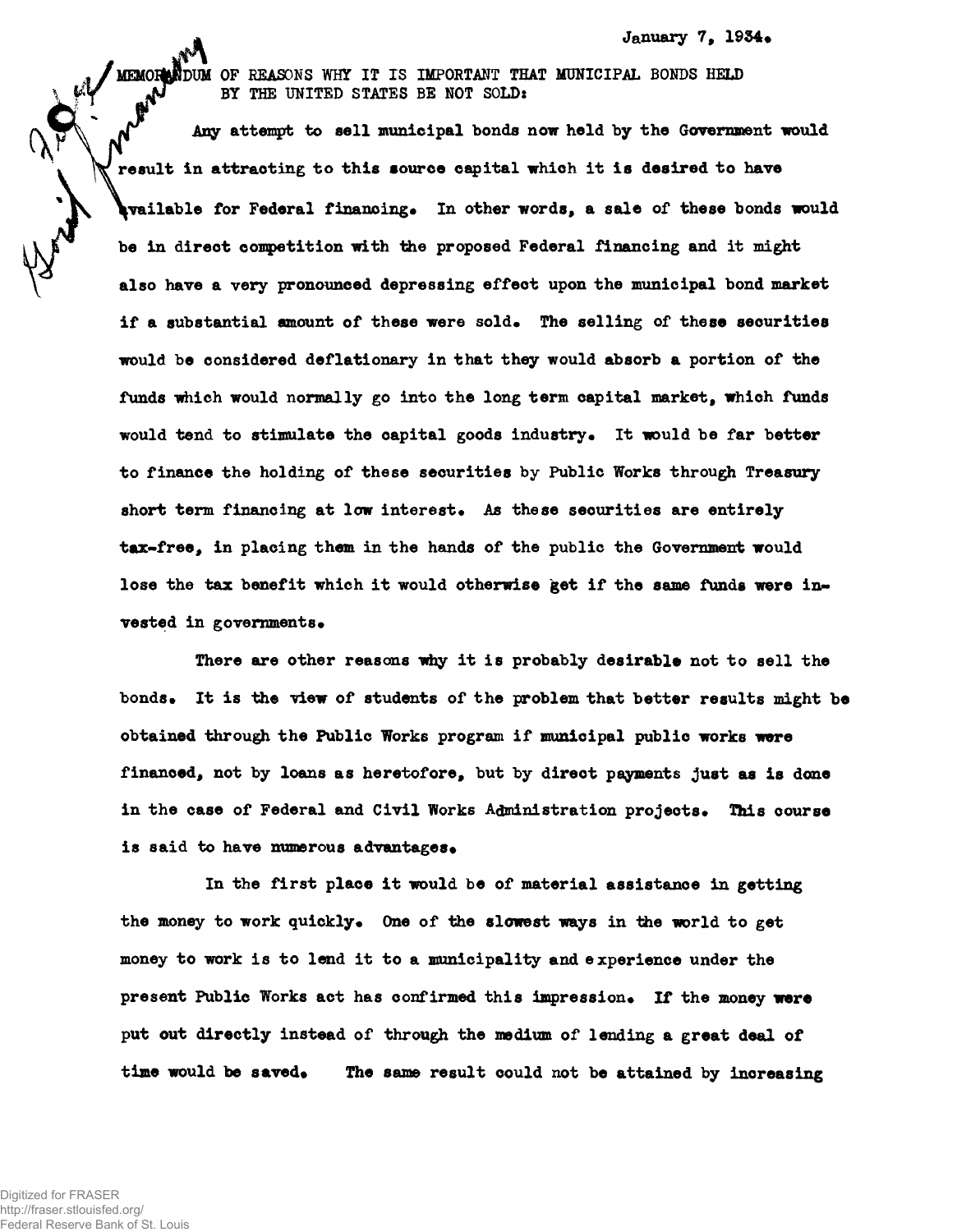**the percentage of the grant from SO per cent to a given figure short of** 100 per cent, because the elements of delay would still be present. Fur**ther emore, the direct payment method would assure the extension of aid to municipalities which at the present time lack borrowing power or credit** but where unemployment is particularly severe.

The force of the preceding arguments was back of the establish**ment of the C«W»Z» But the plan as outlined above would have several additional advantages since it would result in the substantial structures of permanent utility and would moreover stimulate the capital goods industries\* These two features so essential to recovery are for the most** part not present in the Civil Works program.

**Moreover, a program based on direct payment would result in placing the burden on the Federal taxing system which is based upon ability to pay and would relieve the drain on the local taxing systems which are not so based and rest for the most part on the general property** tax. The result of most local systems is to cut directly into purchasing **power. This is not so with the Federal taxing system which affects only** surplus income. Furthermore, local communities are very heavily burdened **with debt which they are much less able to bear than the Federal Government** is able to support the Federal tax burden. Then, too, a municipality, just like an individual, must balance its budget annually, whereas the Federal **Government is free to balance the surplus of boom times against the deficit** of depression.

**At the present time it is estimated that one and a half billion** municipal securities are in default, or nearly 10% of the total outstanding, and that many more are on the verge of defaulting. This has forced the

**-2-**